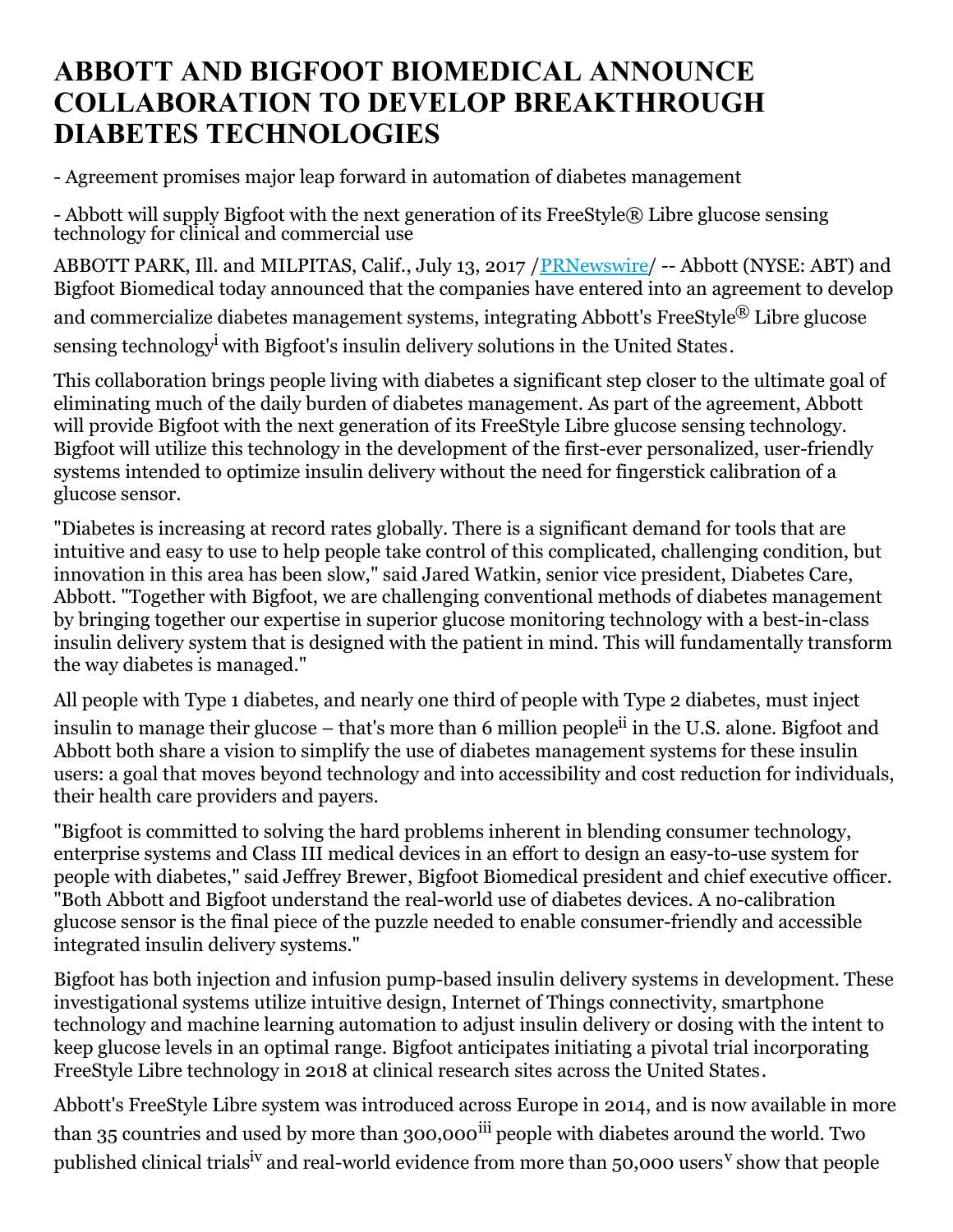who use the FreeStyle Libre system scan their glucose levels an average of at least 15 times per day. The studies show that people who scan more frequently spend less time in hypoglycemia (low blood sugar) or hyperglycemia (high blood sugar) while having improved average glucose levels, demonstrating improved glucose control overall.

"Our companies have a shared commitment to developing products that are patient focused – simple, convenient, discreet, affordable and provide actionable information," said Brewer. "We could not be more excited to be collaborating with Abbott's outstanding team in bringing new innovations to people with diabetes."

In the U.S., the FreeStyle Libre system is currently pending approval by the U.S. Food and Drug Administration.

## **About the Agreement**

Under the terms of the agreement:

- Abbott will supply glucose measurement sensors for all of Bigfoot's insulin delivery systems in the U.S. as the exclusive sensors for those systems.
- Bigfoot will develop and commercialize multiple systems using Abbott's FreeStyle Libre sensor technology, including systems designed to perform auto-titration for Bigfoot's connected insulin injection devices, as well as automated insulin delivery using Bigfoot's insulin infusion platform.
- Financial terms are not being disclosed.

## **About Bigfoot Biomedical, Inc.:**

Bigfoot Biomedical was founded by a team of people with a personal connection to Type 1 diabetes and, with its insulin delivery services, seeks to change the paradigm of care for insulin-requiring diabetes by leveraging data, connectivity, automation, and machine learning to reduce the burden on people with diabetes and maximize the leverage of health care providers. Learn more at [bigfootbiomedical.com](https://www.bigfootbiomedical.com/). Follow us on Twitter [@BigfootBiomed](https://twitter.com/bigfootbiomed) and [Facebook](https://www.facebook.com/bigfootbiomed/).

## **About Abbott:**

At Abbott, we're committed to helping people live their best possible life through the power of health. For more than 125 years, we've brought new products and technologies to the world -- in nutrition, diagnostics, medical devices and branded generic pharmaceuticals -- that create more possibilities for more people at all stages of life. Today, 94,000 of us are working to help people live not just longer, but better, in the more than 150 countries we serve.

Connect with us at [www.abbott.com](http://www.abbott.com/), on Facebook at [www.facebook.com/Abbott](http://www.facebook.com/Abbott) and on Twitter @FreeStyleDiabet, @AbbottNews and @AbbottGlobal.